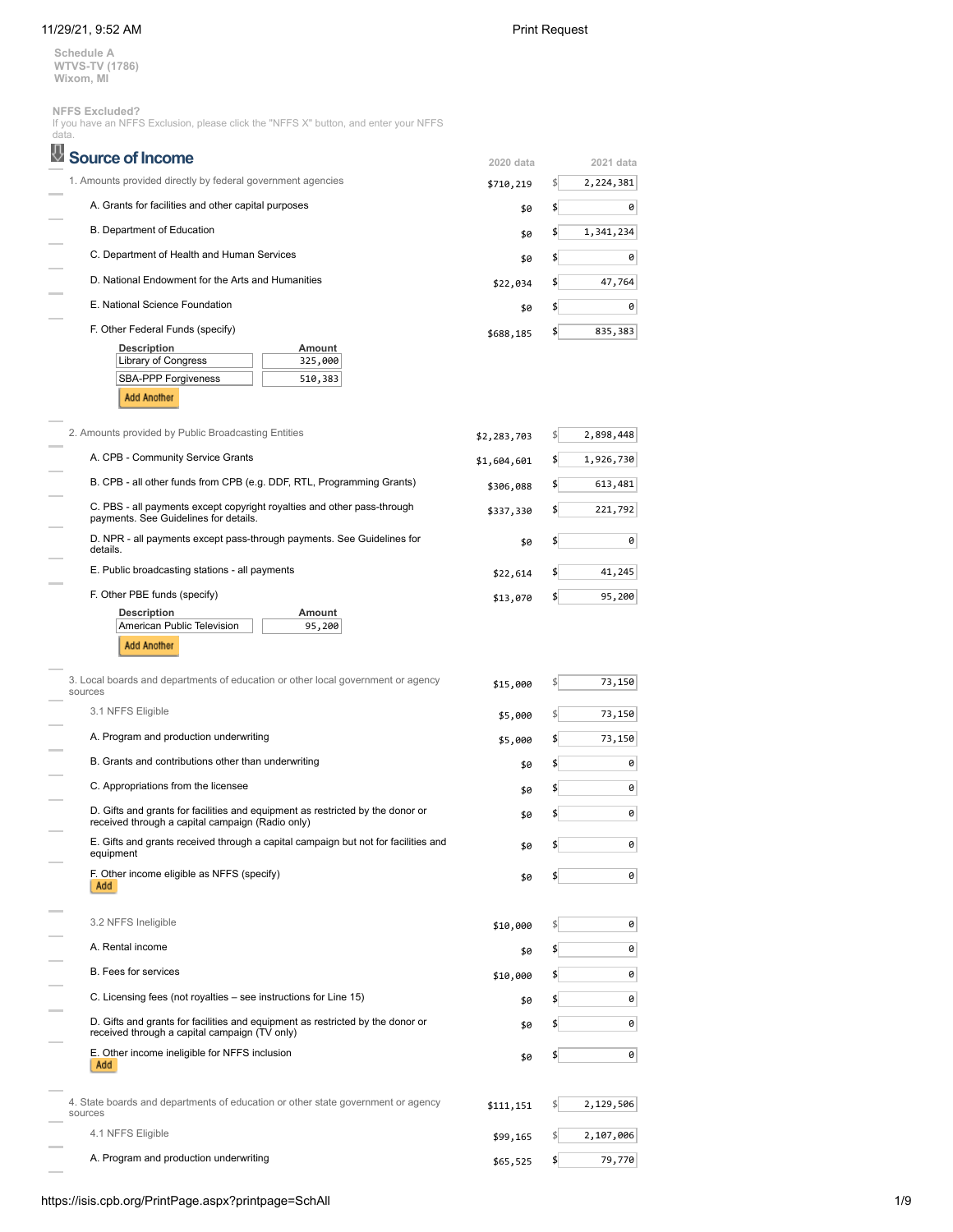| 11/29/21, 9:52 AM                                                                                                                  | <b>Print Request</b> |                 |
|------------------------------------------------------------------------------------------------------------------------------------|----------------------|-----------------|
| B. Grants and contributions other than underwriting                                                                                | \$33,640             | \$<br>27,236    |
| C. Appropriations from the licensee                                                                                                | \$0                  | \$<br>2,000,000 |
| D. Gifts and grants for facilities and equipment as restricted by the donor or<br>received through a capital campaign (Radio only) | \$0                  | 0<br>\$         |
| E. Gifts and grants received through a capital campaign but not for facilities and<br>equipment                                    | \$0                  | 0<br>\$         |
| F. Other income eligible as NFFS (specify)<br>Add                                                                                  | \$0                  | 0<br>\$         |
| 4.2 NFFS Ineligible                                                                                                                | \$11,986             | 22,500<br>\$    |
| A. Rental income                                                                                                                   | \$0                  | 0<br>\$         |
| <b>B.</b> Fees for services                                                                                                        | \$2,500              | \$<br>0         |
| C. Licensing fees (not royalties – see instructions for Line 15)                                                                   | \$0                  | 0<br>\$         |
| D. Gifts and grants for facilities and equipment as restricted by the donor or<br>received through a capital campaign (TV only)    | \$9,486              | 22,500<br>\$    |
| E. Other income ineligible for NFFS inclusion<br>Add                                                                               | \$0                  | 0<br>\$         |
| 5. State colleges and universities                                                                                                 | \$0                  | 0<br>\$         |
| 5.1 NFFS Eligible                                                                                                                  | \$0                  | 0<br>S          |
| A. Program and production underwriting                                                                                             | \$0                  | 0<br>\$         |
| B. Grants and contributions other than underwriting                                                                                | \$0                  | \$<br>0         |
| C. Appropriations from the licensee                                                                                                | \$0                  | 0<br>\$         |
| D. Gifts and grants for facilities and equipment as restricted by the donor or<br>received through a capital campaign (Radio only) | \$0                  | 0<br>\$         |
| E. Gifts and grants received through a capital campaign but not for facilities and<br>equipment                                    | \$0                  | 0               |
| F. Other income eligible as NFFS (specify)<br>Add                                                                                  | \$0                  | \$<br>0         |
| 5.2 NFFS Ineligible                                                                                                                | \$0                  | 0<br>\$         |
| A. Rental income                                                                                                                   | \$0                  | 0<br>\$         |
| B. Fees for services                                                                                                               | \$0                  | 0<br>\$         |
| C. Licensing fees (not royalties – see instructions for Line 15)                                                                   | \$0                  | 0<br>\$         |
| D. Gifts and grants for facilities and equipment as restricted by the donor or<br>received through a capital campaign (TV only)    | \$0                  | \$<br>0         |
| E. Other income ineligible for NFFS inclusion<br>Add                                                                               | \$0                  | 0               |
| 6. Other state-supported colleges and universities                                                                                 | \$20,200             | 20,500<br>\$    |
| 6.1 NFFS Eligible                                                                                                                  | \$20,200             | 20,500          |
| A. Program and production underwriting                                                                                             | \$20,200             | 20,500<br>\$    |
| B. Grants and contributions other than underwriting                                                                                | \$0                  | 0<br>\$         |
| C. Appropriations from the licensee                                                                                                | \$0                  | 0               |
| D. Gifts and grants for facilities and equipment as restricted by the donor or<br>received through a capital campaign (Radio only) | \$0                  | 0<br>\$         |
| E. Gifts and grants received through a capital campaign but not for facilities and<br>equipment                                    | \$0                  | 0               |
| F. Other income eligible as NFFS (specify)<br>Add                                                                                  | \$0                  | 0               |
| 6.2 NFFS Ineligible                                                                                                                | \$0                  | 0               |
| A. Rental income                                                                                                                   | \$0                  | 0<br>\$         |
| <b>B.</b> Fees for services                                                                                                        | \$0                  | 0               |
| C. Licensing fees (not royalties – see instructions for Line 15)                                                                   | \$0                  | 0<br>\$         |
| D. Gifts and grants for facilities and equipment as restricted by the donor or<br>received through a capital campaign (TV only)    | \$0                  | 0<br>\$         |
| E. Other income ineligible for NFFS inclusion                                                                                      | \$0                  | 0<br>\$         |

# https://isis.cpb.org/PrintPage.aspx?printpage=SchAll 2/9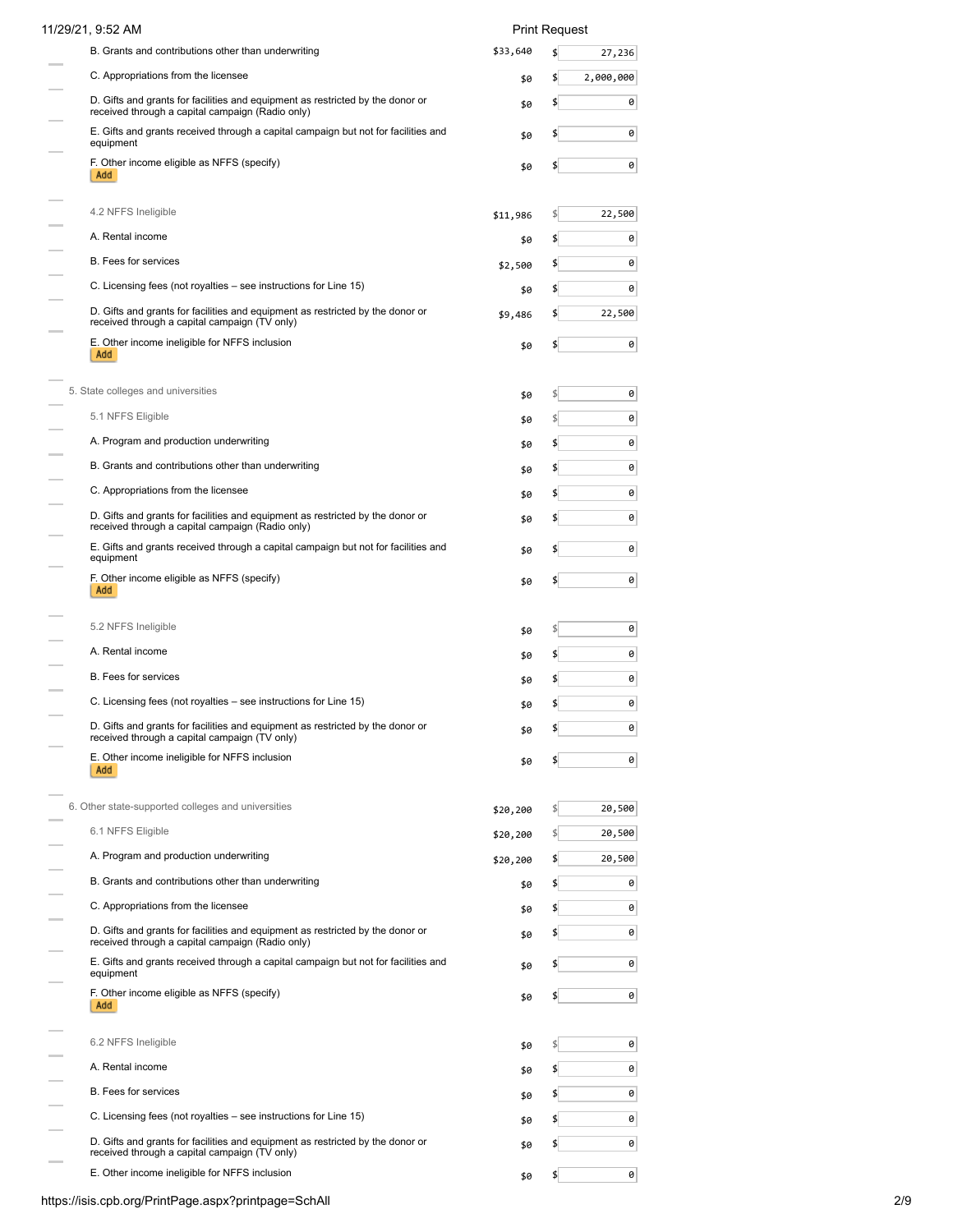| Add                                                                                                                                          |             |     |           |
|----------------------------------------------------------------------------------------------------------------------------------------------|-------------|-----|-----------|
| 7. Private colleges and universities                                                                                                         | \$5,400     |     | 5,000     |
| 7.1 NFFS Eligible                                                                                                                            | \$5,400     |     | 5,000     |
| A. Program and production underwriting                                                                                                       | \$5,400     |     | 5,000     |
| B. Grants and contributions other than underwriting                                                                                          | \$0         | \$  | 0         |
| C. Appropriations from the licensee                                                                                                          | \$0         | \$  | 0         |
| D. Gifts and grants for facilities and equipment as restricted by the donor or<br>received through a capital campaign (Radio only)           | \$0         | \$  | 0         |
| E. Gifts and grants received through a capital campaign but not for facilities and<br>equipment                                              | \$0         |     | 0         |
| F. Other income eligible as NFFS (specify)<br>Add                                                                                            | \$0         | \$  | 0         |
| 7.2 NFFS Ineligible                                                                                                                          | \$0         | \$  | 0         |
| A. Rental income                                                                                                                             | \$0         | \$  | 0         |
| B. Fees for services                                                                                                                         | \$0         | \$  | 0         |
| C. Licensing fees (not royalties – see instructions for Line 15)                                                                             | \$0         | \$  | 0         |
| D. Gifts and grants for facilities and equipment as restricted by the donor or<br>received through a capital campaign (TV only)              | \$0         | \$  | 0         |
| E. Other income ineligible for NFFS inclusion<br>Add                                                                                         | \$0         | \$  | 0         |
| 8. Foundations and nonprofit associations                                                                                                    | \$2,890,897 | \$  | 2,795,283 |
| 8.1 NFFS Eligible                                                                                                                            | \$2,701,847 | \$1 | 1,997,045 |
| A. Program and production underwriting                                                                                                       | \$2,177,070 | \$  | 1,816,384 |
| B. Grants and contributions other than underwriting                                                                                          | \$524,777   | \$  | 180,661   |
| C. Gifts and grants for facilities and equipment as restricted by the donor or<br>received through a capital campaign (Radio only)           | \$0         |     | 0         |
| D. Gifts and grants received through a capital campaign but not for facilities and<br>equipment                                              | \$0         |     | 0         |
| E. Other income eligible as NFFS (specify)<br>Add                                                                                            | \$0         |     | 0         |
| 8.2 NFFS Ineligible                                                                                                                          | \$189,050   |     | 798,238   |
| A. Rental income                                                                                                                             | \$0         |     | 0         |
| B. Fees for services                                                                                                                         | \$189,050   | \$  | 318,518   |
| C. Licensing fees (not royalties – see instructions for Line 15)                                                                             | \$0         | \$  | 0         |
| D. Gifts and grants for facilities and equipment as restricted by the donor or                                                               | \$0         | \$  | 0         |
| received through a capital campaign (TV only)                                                                                                |             |     |           |
| E. Other income ineligible for NFFS inclusion<br><b>Description</b><br>Amount<br>MPHI - CARES Coronavirus I<br>479,720<br><b>Add Another</b> | \$0         | \$  | 479,720   |
| 9. Business and Industry                                                                                                                     | \$1,275,952 | \$1 | 1,521,014 |
| 9.1 NFFS Eligible                                                                                                                            | \$711,746   |     | 633,918   |
| A. Program and production underwriting                                                                                                       | \$560,987   | \$  | 609,213   |
| B. Grants and contributions other than underwriting                                                                                          | \$150,759   | \$  | 24,705    |
| C. Gifts and grants for facilities and equipment as restricted by the donor or<br>received through a capital campaign (Radio only)           | \$0         | \$  | 0         |
| D. Gifts and grants received through a capital campaign but not for facilities and<br>equipment                                              | \$0         | S.  | 0         |
| E. Other income eligible as NFFS (specify)<br>Add                                                                                            | \$0         |     | 0         |
| 9.2 NFFS Ineligible                                                                                                                          | \$564,206   |     | 887,096   |
| A. Rental income                                                                                                                             | \$388,256   | \$  | 750,926   |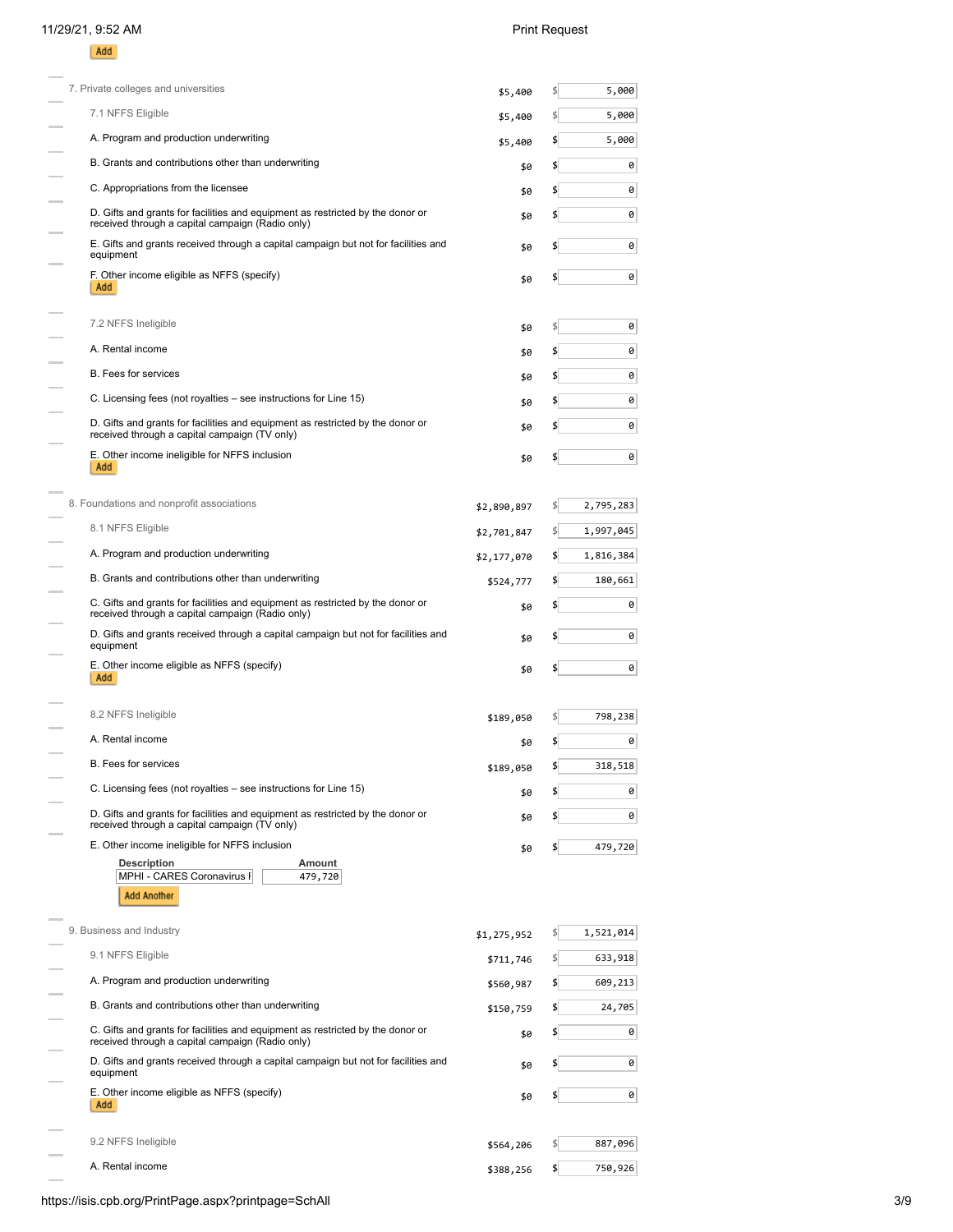| 11/29/21, 9:52 AM                                                                                                                                                                        |                |                     | <b>Print Request</b> |             |
|------------------------------------------------------------------------------------------------------------------------------------------------------------------------------------------|----------------|---------------------|----------------------|-------------|
| <b>B.</b> Fees for services                                                                                                                                                              |                |                     | \$175,950            | 136,170     |
| C. Licensing fees (not royalties - see instructions for Line 15)                                                                                                                         |                |                     | \$0                  | \$<br>0     |
| D. Gifts and grants for facilities and equipment as restricted by the donor or<br>received through a capital campaign (TV only)                                                          |                |                     | \$0                  | 0           |
| E. Other income ineligible for NFFS inclusion<br>Add                                                                                                                                     |                |                     | \$0                  | 0           |
|                                                                                                                                                                                          |                |                     |                      |             |
| 10. Memberships and subscriptions (net of membership bad debt expense)                                                                                                                   |                |                     | \$6,419,630          | 6,942,546   |
| 10.1 NFFS Exclusion - Fair market value of premiums that are not of<br>insubstantial value                                                                                               |                |                     | \$1,133,433          | 948,342     |
| 10.2 NFFS Exclusion - All bad debt expenses from NFFS eligible revenues<br>including but not limited to pledges, underwriting, and membership (unless<br>netted elsewhere in Schedule A) |                |                     | \$11,874             | 10,955      |
| 10.3 Total number of                                                                                                                                                                     | 2020 data      | 2021 data<br>58,570 |                      |             |
| contributors.                                                                                                                                                                            | 56,139         |                     |                      |             |
| 11. Revenue from Friends groups less any revenue included on line 10                                                                                                                     |                |                     | \$0                  | 0           |
| 11.1 Total number of Friends<br>contributors.                                                                                                                                            | 2020 data<br>Ø | 2021 data<br>0      |                      |             |
| 12. Subsidiaries and other activities unrelated to public broadcasting (See                                                                                                              |                |                     | \$0                  | 0           |
| instructions)<br>A. Nonprofit subsidiaries involved in telecommunications activities                                                                                                     |                |                     |                      |             |
| B. NFFS Ineligible – Nonprofit subsidiaries not involved in telecommunications                                                                                                           |                |                     | \$0                  | 0           |
| activities                                                                                                                                                                               |                |                     | \$0                  | 0           |
| C. NFFS Ineligible - For-profit subsidiaries regardless of the nature of its<br>activities                                                                                               |                |                     | \$0                  | 0           |
| D. NFFS Ineligible - Other activities unrelated to public brodcasting                                                                                                                    |                |                     | \$0                  | 0           |
| <b>Form of Revenue</b>                                                                                                                                                                   |                |                     | 2020 data            | 2021 data   |
| 13. Auction revenue (see instructions for Line 13)                                                                                                                                       |                |                     | \$0                  | 0           |
| A. Gross auction revenue                                                                                                                                                                 |                |                     | \$0                  | \$<br>0     |
| <b>B.</b> Direct auction expenses                                                                                                                                                        |                |                     | \$0                  | 0           |
| 14. Special fundraising activities (see instructions for Line 14)                                                                                                                        |                |                     | \$71,442             | 0           |
| A. Gross special fundraising revenues                                                                                                                                                    |                |                     | \$155,777            | \$<br>0     |
| B. Direct special fundraising expenses                                                                                                                                                   |                |                     | \$84,335             | 0           |
| 15. Passive income                                                                                                                                                                       |                |                     | \$55,261             | 444,440     |
| A. Interest and dividends (other than on endowment funds)                                                                                                                                |                |                     | \$8,221              | \$<br>4,327 |
| <b>B.</b> Royalties                                                                                                                                                                      |                |                     | \$24,668             | 6,845       |
| C. PBS or NPR pass-through copyright royalties                                                                                                                                           |                |                     | \$22,372             | 433,268     |
| 16. Gains and losses on investments, charitable trusts and gift annuities and sale of<br>other assets (other than endowment funds)                                                       |                |                     | \$0                  | 168,606     |
| A. Gains from sales of property and equipment (do not report losses)                                                                                                                     |                |                     | \$0                  | 20,300      |
| B. Realized gains/losses on investments (other than endowment funds)                                                                                                                     |                |                     | \$0                  | \$<br>0     |
| C. Unrealized gains/losses on investments and actuarial gains/losses on<br>charitable trusts and gift annuities (other than endowment funds)                                             |                |                     | \$0                  | 148,306     |
| 17. Endowment revenue                                                                                                                                                                    |                |                     | $$-3,983$            | 702,275     |
| A. Contributions to endowment principal                                                                                                                                                  |                |                     | \$0                  | 0           |
| B. Interest and dividends on endowment funds                                                                                                                                             |                |                     | \$0                  | 0           |
| C. Realized net investment gains and losses on endowment funds (if this is a<br>negative amount, add a hyphen, e.g., "-1,765")                                                           |                |                     | \$0                  | 0           |
| D. Unrealized net investment gains and losses on endowment funds (if this is a<br>negative amount, add a hyphen, e.g., "-1,765")                                                         |                |                     | $$-3,983$            | 702,275     |
| 18. Capital fund contributions from individuals (see instructions)                                                                                                                       |                |                     | \$0                  | 0           |
| A. Facilities and equipment (except funds received from federal or public<br>broadcasting sources)                                                                                       |                |                     | \$0                  | 0           |
| B. Other<br>Add                                                                                                                                                                          |                |                     | \$0                  | 0           |
| 19. Gifts and bequests from major individual donors                                                                                                                                      | 2020 data      | 2021 data           | \$1,736,342          | 1,303,517   |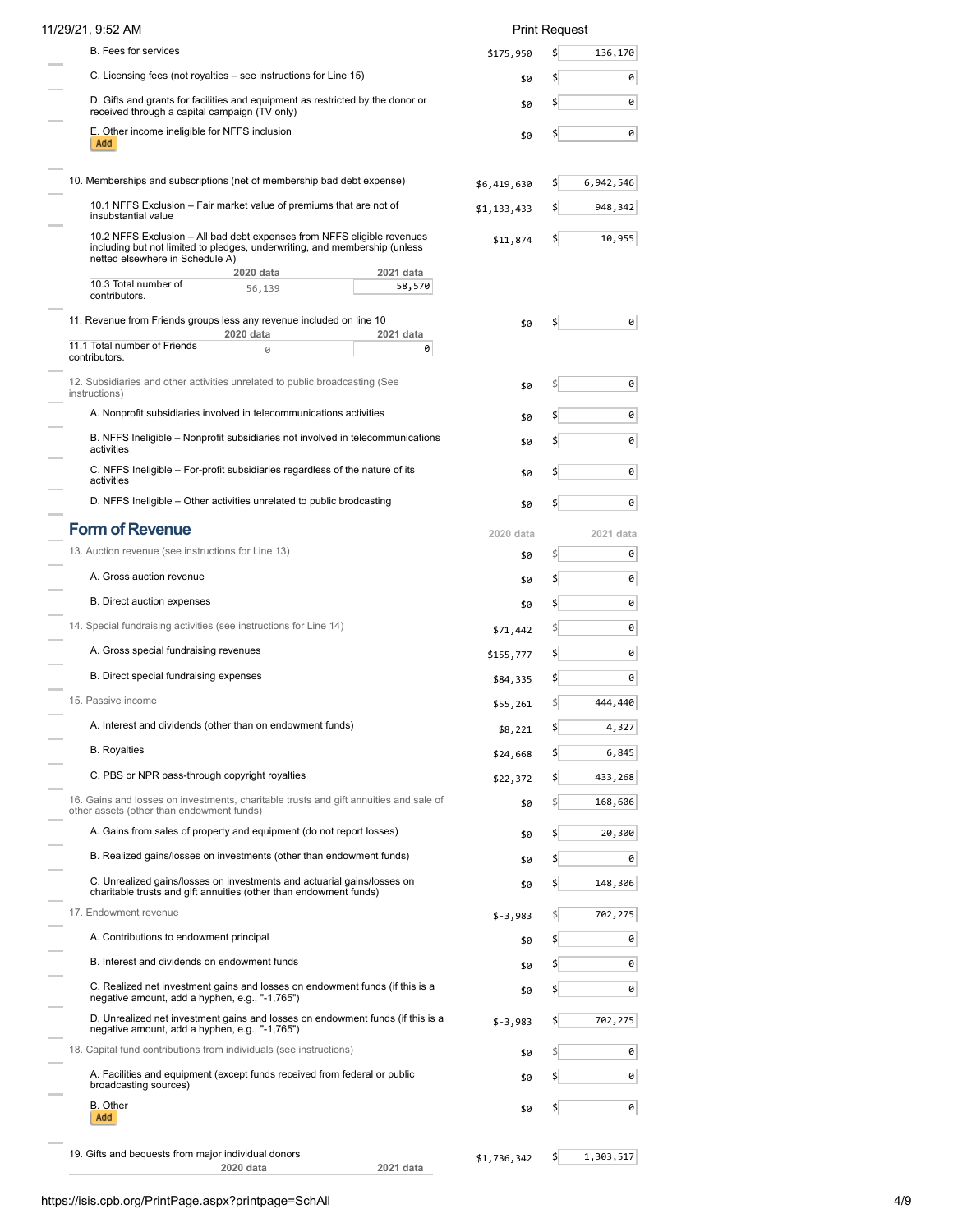| 2020 data<br>2021 data<br>19.1 Total number of major<br>514<br>504<br>individual donors                                                                   |              |                   |
|-----------------------------------------------------------------------------------------------------------------------------------------------------------|--------------|-------------------|
| 20. Other Direct Revenue                                                                                                                                  | \$236,157    | 103,950<br>\$     |
| <b>Description</b><br><b>Amount</b>                                                                                                                       |              |                   |
| <b>Premium Sales</b><br>102,344 NFFS X<br><b>Exclusion Description</b><br>Amount                                                                          |              |                   |
| Sale of premiums<br>102,344<br><b>Add Another Exclusion</b>                                                                                               |              |                   |
| refund/insurance reimbursem<br>1,606 NFFS X                                                                                                               |              |                   |
| Amount<br><b>Exclusion Description</b><br>Refunds, rebates,<br>\$<br>1,606<br>reimbursements and<br>insurance proceeds                                    |              |                   |
| <b>Add Another Exclusion</b>                                                                                                                              |              |                   |
| Add Another Item                                                                                                                                          |              |                   |
| Line 21. Proceeds from the FCC Spectrum Incentive Auction, interest and dividends<br>earned on these funds, channel sharing revenues, and spectrum leases | \$103,522    | \$ <br>305,135    |
| A. Proceeds from sale in spectrum auction                                                                                                                 | \$0          | \$<br>0           |
| B. Interest and dividends earned on spectrum auction related revenue                                                                                      | \$0          | \$<br>0           |
| C. Payments from spectrum auction speculators                                                                                                             | \$0          | \$<br>0           |
| D. Channel sharing and spectrum leases revenues                                                                                                           | \$0          | \$<br>0           |
| E. Spectrum repacking funds                                                                                                                               | \$103,522    | \$<br>305,135     |
| 22. Total Revenue (Sum of lines 1 through 12, 13.A, 14.A, and 15 through 21)                                                                              | \$16,015,228 | \$ <br>21,637,751 |
| Click here to view all NFFS Eligible revenue on Lines 3 through 9.                                                                                        |              |                   |
| Click here to view all NFFS Ineligible revenue on Lines 3 through 9.                                                                                      |              |                   |
| <b>Adjustments to Revenue</b>                                                                                                                             | 2020 data    | 2021 data         |
| 23. Federal revenue from line 1.                                                                                                                          | \$710,219    | 2,224,381         |
| 24. Public broadcasting revenue from line 2.                                                                                                              | \$2,283,703  | 2,898,448         |
| 25. Capital funds exclusion—TV (3.2D, 4.2D, 5.2D, 6.2D, 7.2D, 8.2D, 9.2D, 18A)                                                                            | \$9,486      | 22,500            |
| 26. Revenue on line 20 not meeting the source, form, purpose, or recipient criteria                                                                       | \$236,157    | \$<br>103,950     |
| 27. Other automatic subtractions from total revenue                                                                                                       | \$2,094,937  | 3,820,647         |
| A. Auction expenses - limited to the lesser of lines 13a or 13b                                                                                           | \$0          | \$<br>0           |
| B. Special fundraising event expenses – limited to the lesser of lines 14a or 14b                                                                         | \$84,335     | \$<br>0           |
| C. Gains from sales of property and equipment - line 16a                                                                                                  | \$0          | \$ <br>20,300     |
| D. Realized gains/losses on investments (other than endowment funds) – line<br>16b                                                                        | \$0          | \$ <br>0          |
| E. Unrealized investment and actuarial gains/losses (other than endowment<br>$funds$ ) – line 16c                                                         | \$0          | 148,306           |
| F. Realized and unrealized net investment gains/losses on endowment funds -<br>line 17c, line 17d                                                         | $$-3,983$    | \$<br>702,275     |
| G. Rental income (3.2A, 4.2A, 5.2A, 6.2A, 7.2A, 8.2A, 9.2A)                                                                                               | \$388,256    | \$ <br>750,926    |
| H. Fees for services (3.2B, 4.2B, 5.2B, 6.2B, 7.2B, 8.2B, 9.2B)                                                                                           | \$377,500    | \$<br>454,688     |
| I. Licensing Fees (3.2C, 4.2C, 5.2C, 6.2C, 7.2C, 8.2C, 9.2C)                                                                                              | \$0          | \$<br>0           |
| J. Other revenue ineligible as NFFS (3.2E, 4.2E, 5.2E, 6.2E, 7.2E, 8.2E, 9.2E)                                                                            | \$0          | \$ <br>479,720    |
| K. FMV of high-end premiums (Line 10.1)                                                                                                                   | \$1,133,433  | \$ <br>948,342    |
| L. All bad debt expenses from NFFS eligible revenues including but not limited<br>to pledges, underwriting, and membership (Line 10.2)                    | \$11,874     | 10,955<br>\$      |
| M. Revenue from subsidiaries and other activities ineligible as NFFS (12.B,<br>12.C, 12.D)                                                                | \$0          | \$<br>0           |
| N. Proceeds from spectrum auction and related revenues from line 21.                                                                                      | \$103,522    | 305,135           |
| 28. Total Direct Nonfederal Financial Support (Line 22 less Lines 23 through 27).<br>(Forwards to line 1 of the Summary of Nonfederal Financial Support)  | \$10,680,726 | \$<br>12,567,825  |

## Comments

**Comment Name Date Status**

## https://isis.cpb.org/PrintPage.aspx?printpage=SchAll 5/9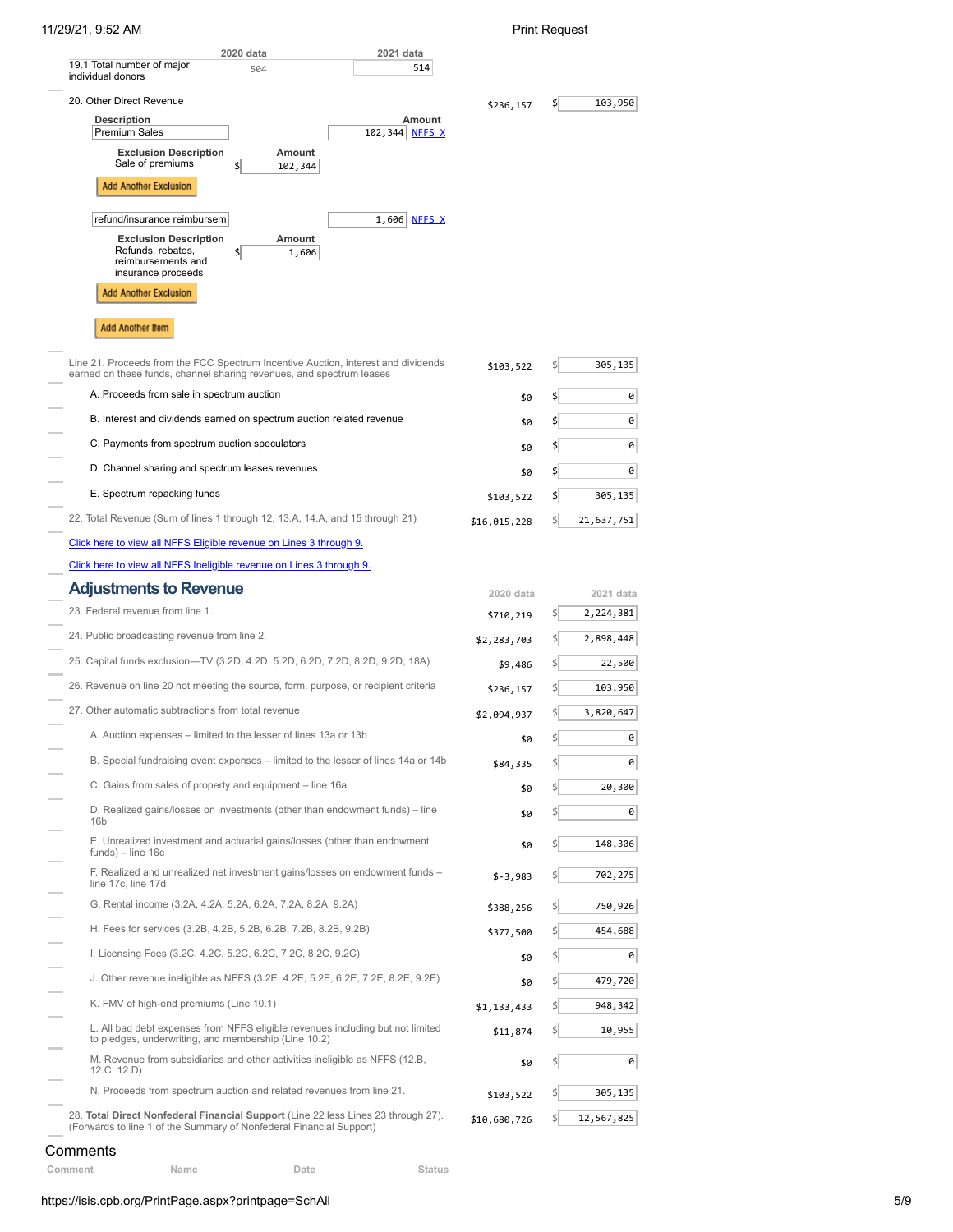|                       | <b>Schedule B WorkSheet</b> |
|-----------------------|-----------------------------|
| <b>WTVS-TV (1786)</b> |                             |
| Wixom MI              |                             |

| Wixom, MI                                                                                                          |                                                                                                                                                                                   |           |                            |               |              |              |
|--------------------------------------------------------------------------------------------------------------------|-----------------------------------------------------------------------------------------------------------------------------------------------------------------------------------|-----------|----------------------------|---------------|--------------|--------------|
| Comments                                                                                                           |                                                                                                                                                                                   |           |                            |               |              |              |
| Comment<br>Occupancy List<br><b>WTVS-TV (1786)</b><br>Wixom, MI                                                    | Name                                                                                                                                                                              | Date      |                            | <b>Status</b> |              |              |
| <b>Schedule B Totals</b><br><b>WTVS-TV (1786)</b>                                                                  |                                                                                                                                                                                   |           | Type of Occupancy Location |               |              | Value        |
| Wixom, MI                                                                                                          |                                                                                                                                                                                   |           |                            |               |              |              |
|                                                                                                                    |                                                                                                                                                                                   | 2020 data |                            |               |              | 2021 data    |
| 1. Total support activity benefiting station                                                                       |                                                                                                                                                                                   |           | \$                         |               | \$           | 0            |
| 2. Occupancy value                                                                                                 |                                                                                                                                                                                   |           |                            |               | \$           | 0            |
| 3. Deductions: Fees paid to the licensee for<br>overhead recovery, assessment, etc.                                |                                                                                                                                                                                   |           | \$                         |               | \$           | 0            |
| in excess of revenue reported in financial<br>statements.                                                          | 4. Deductions: Support shown on lines 1 and 2                                                                                                                                     |           | \$                         |               | \$           | 0            |
| 5. Total Indirect Administrative Support<br>(Forwards to Line 2 of the Summary of<br>Nonfederal Financial Support) |                                                                                                                                                                                   |           | \$                         |               | \$           | 0            |
| 6. Please enter an institutional type code for<br>your licensee.                                                   |                                                                                                                                                                                   |           |                            |               |              | $\checkmark$ |
| Comments                                                                                                           |                                                                                                                                                                                   |           |                            |               |              |              |
| Comment<br>Schedule C<br><b>WTVS-TV (1786)</b><br>Wixom, MI                                                        | Name                                                                                                                                                                              | Date      |                            | <b>Status</b> |              |              |
|                                                                                                                    | 1. PROFESSIONAL SERVICES (must be eligible as NFFS)                                                                                                                               |           | 2020 data<br>\$4,881       | Donor<br>Code |              | 2021 data    |
|                                                                                                                    |                                                                                                                                                                                   |           | BS<br>\$4,881              |               |              | 13,598<br>\$ |
| A. Legal                                                                                                           |                                                                                                                                                                                   |           | \$0                        |               | $BS \vee$    | \$<br>13,598 |
| B. Accounting and/or auditing                                                                                      |                                                                                                                                                                                   |           |                            |               | $\checkmark$ | \$<br>0      |
| C. Engineering                                                                                                     |                                                                                                                                                                                   |           | \$0                        |               | $\checkmark$ | \$<br>0      |
| in Guidelines before completing)<br>Add                                                                            | D. Other professionals (see specific line item instructions                                                                                                                       |           | \$0                        |               | v            | \$<br>0      |
| NFFS)                                                                                                              | 2. GENERAL OPERATIONAL SERVICES (must be eligible as                                                                                                                              |           | \$0                        |               |              | 24,921<br>\$ |
| facilities)                                                                                                        | A. Annual rental value of space (studios, offices, or tower                                                                                                                       |           | \$0                        |               | $\checkmark$ | 0<br>\$      |
| transmission tower                                                                                                 | B. Annual value of land used for locating a station-owned                                                                                                                         |           | \$0                        |               | ◡            | 0<br>\$      |
| C. Station operating expenses                                                                                      |                                                                                                                                                                                   |           | \$0                        |               | BS V         | 24,921<br>\$ |
| before completing)<br>Add                                                                                          | D. Other (see specific line item instructions in Guidelines                                                                                                                       |           | \$0                        |               | $\checkmark$ | \$<br>0      |
|                                                                                                                    | 3. OTHER SERVICES (must be eligible as NFFS)                                                                                                                                      |           | \$0                        |               |              | \$<br>0      |
| A. ITV or educational radio                                                                                        |                                                                                                                                                                                   |           | \$0                        |               | ▿            | 0<br>\$      |
| eTech Ohio)                                                                                                        | B. State public broadcasting agencies (APBC, FL-DOE,                                                                                                                              |           | \$0                        |               | $\checkmark$ | \$<br>0      |
| C. Local advertising                                                                                               |                                                                                                                                                                                   |           | \$0                        |               | ◡            | 0<br>\$      |
| D. National advertising                                                                                            |                                                                                                                                                                                   |           | \$0                        |               | ▽            | \$<br>0      |
|                                                                                                                    | 4. Total in-kind contributions - services and other assets<br>eligible as NFFS (sum of lines 1 through 3), forwards to Line<br>3a. of the Summary of Nonfederal Financial Support |           | \$4,881                    |               |              | 38,519<br>\$ |

5. IN-KIND CONTRIBUTIONS INELIGIBLE AS NFFS  $$117,844$   $$117,1878$ A. Compact discs, records, tapes and cassettes  $\begin{array}{c} \text{ $>$\varnothing$} \end{array}$   $\begin{array}{c} \text{ $>$\varnothing$} \end{array}$   $\begin{array}{c} \text{ $>$\varnothing$} \end{array}$ B. Exchange transactions BS \$57,836 BS  $\sqrt{BS}$  \$ 57,563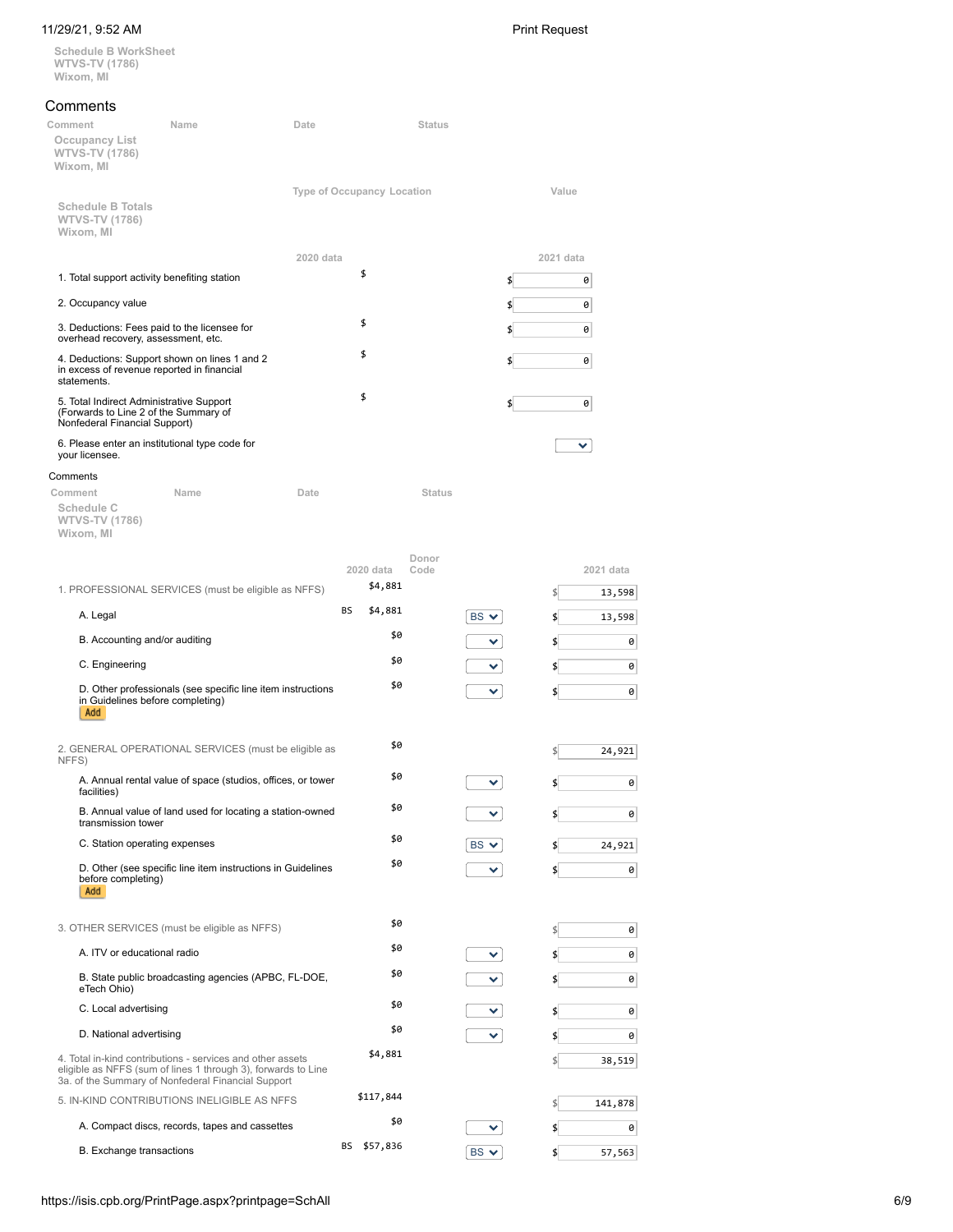| 11/29/21, 9:52 AM                                                                                                                                                                               |                |               | <b>Print Request</b> |
|-------------------------------------------------------------------------------------------------------------------------------------------------------------------------------------------------|----------------|---------------|----------------------|
|                                                                                                                                                                                                 | 2020 data      | Donor<br>Code | 2021 data            |
| C. Federal or public broadcasting sources                                                                                                                                                       | \$0            | ⌄             | \$<br>0              |
| D. Fundraising related activities                                                                                                                                                               | BS \$27,975    | BS V          | \$<br>35,060         |
| E. ITV or educational radio outside the allowable scope<br>of approved activities                                                                                                               | \$0            | ▽             | \$<br>0              |
| F. Local productions                                                                                                                                                                            | \$0            | ×.            | \$<br>0              |
| G. Program supplements                                                                                                                                                                          | \$0            | ✓             | \$<br>0              |
| H. Programs that are nationally distributed                                                                                                                                                     | \$0            | ×.            | \$<br>0              |
| I. Promotional items                                                                                                                                                                            | BS \$19,265    | $BS \vee$     | \$<br>39,255         |
| J. Regional organization allocations of program services                                                                                                                                        | \$0            | $\checkmark$  | \$<br>0              |
| K. State PB agency allocations other than those allowed<br>on line 3(b)                                                                                                                         | \$0            | v.            | \$<br>0              |
| L. Services that would not need to be purchased if not<br>donated                                                                                                                               | BS<br>\$12,768 | $BS \vee$     | \$<br>10,000         |
| M. Other<br>Add                                                                                                                                                                                 | \$0            | ⊻             | \$<br>0              |
| 6. Total in-kind contributions - services and other assets (line<br>4 plus line 5), forwards to Schedule F, line 1c. Must agree with<br>in-kind contributions recognized as revenue in the AFS. | \$122,725      |               | \$<br>180,397        |
| Comments                                                                                                                                                                                        |                |               |                      |
| Comment<br>Name<br>Date<br>Schedule D<br><b>WTVS-TV (1786)</b><br>Wixom, MI                                                                                                                     |                | <b>Status</b> |                      |
|                                                                                                                                                                                                 | 2020 data      | Donor<br>Code | 2021 data            |
| 1. Land (must be eligible as NFFS)                                                                                                                                                              | \$             | ⌄             | \$<br>0              |
| 2. Building (must be eligible as NFFS)                                                                                                                                                          | \$             | $\checkmark$  | \$<br>0              |
| 3. Equipment (must be eligible as NFFS)                                                                                                                                                         | \$             |               |                      |
|                                                                                                                                                                                                 | \$             | $\checkmark$  | 0<br>\$              |
| 4. Vehicle(s) (must be eligible as NFFS)                                                                                                                                                        | \$             | $\checkmark$  | \$<br>0              |
| 5. Other (specify) (must be eligible as NFFS)<br>Add                                                                                                                                            |                | $\checkmark$  | \$<br>0              |
| 6. Total in-kind contributions - property and equipment eligible<br>as NFFS (sum of lines 1 through 5), forwards to Line 3b. of<br>the Summary of Nonfederal Financial Support                  | \$             |               | \$<br>0              |
| 7. IN-KIND CONTRIBUTIONS INELIGIBLE AS NFFS                                                                                                                                                     | \$             |               | 17,599               |
| a) Exchange transactions                                                                                                                                                                        | \$             | ◡             | \$<br>0              |
| b) Federal or public broadcasting sources                                                                                                                                                       | \$             | $PB \vee$     | \$<br>17,599         |
| c) TV only—property and equipment that includes new<br>facilities (land and structures), expansion of existing                                                                                  | \$             | ◡             | 0<br>\$              |
| facilities and acquisition of new equipment<br>d) Other (specify)                                                                                                                               | \$             | ◡             | \$                   |
| Add                                                                                                                                                                                             |                |               | 0                    |
| 8. Total in-kind contributions - property and equipment (line 6<br>plus line 7), forwards to Schedule F, line 1d. Must agree with<br>in-kind contributions recognized as revenue in the AFS.    | \$             |               | 17,599               |
| Comments                                                                                                                                                                                        |                |               |                      |
| Comment<br>Name<br>Date<br>Schedule E<br><b>WTVS-TV (1786)</b><br>Wixom, MI                                                                                                                     |                | <b>Status</b> |                      |
| <b>EXPENSES</b><br>(Operating and non-operating)                                                                                                                                                |                |               |                      |
| <b>PROGRAM SERVICES</b>                                                                                                                                                                         | 2020 data      |               | 2021 data            |
| 1. Programming and production                                                                                                                                                                   | \$4,315,988    |               | 5,203,899            |
| A. TV CSG                                                                                                                                                                                       |                | \$0           | 0                    |
| <b>B.</b> TV Interconnection                                                                                                                                                                    |                | \$0           | 0<br>\$              |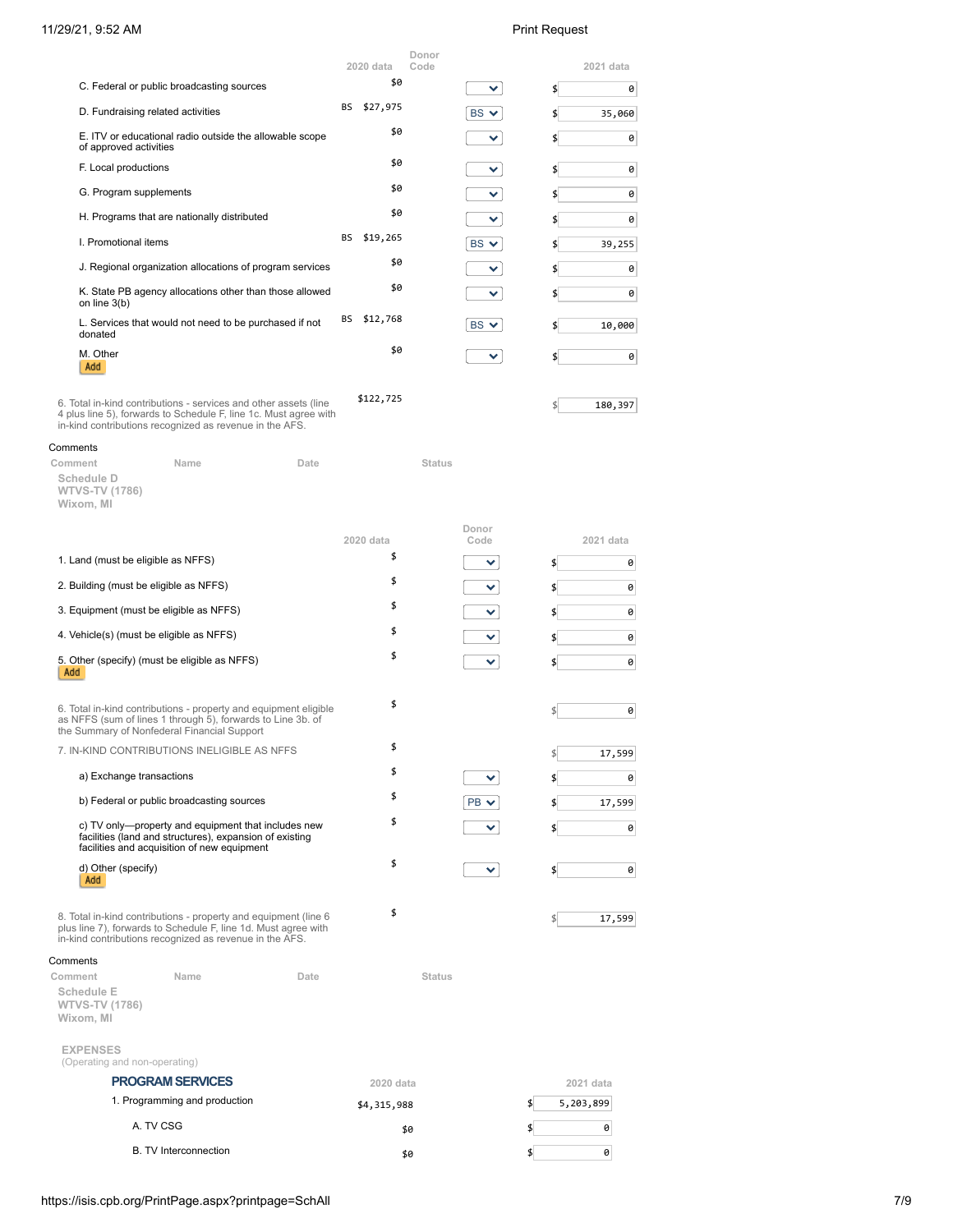| <b>PROGRAM SERVICES</b>                                                                              | 2020 data    | 2021 data       |
|------------------------------------------------------------------------------------------------------|--------------|-----------------|
| C. Other CPB Funds                                                                                   | \$58,710     | \$<br>365,467   |
| D. All non-CPB Funds                                                                                 | \$4,257,278  | \$<br>4,838,432 |
| 2. Broadcasting and engineering                                                                      | \$4,093,899  | \$<br>4,773,435 |
| A. TV CSG                                                                                            | \$1,604,601  | \$<br>1,874,988 |
| <b>B.</b> TV Interconnection                                                                         | \$31,188     | 35,466<br>\$    |
| C. Other CPB Funds                                                                                   | \$16,190     | \$<br>260,568   |
| D. All non-CPB Funds                                                                                 | \$2,441,920  | 2,602,413       |
| 3. Program information and promotion                                                                 | \$880,349    | 1,132,217<br>\$ |
| A. TV CSG                                                                                            | \$0          | \$<br>0         |
| B. TV Interconnection                                                                                | \$0          | \$<br>0         |
| C. Other CPB Funds                                                                                   | \$0          | \$<br>0         |
| D. All non-CPB Funds                                                                                 | \$880,349    | \$<br>1,132,217 |
| <b>SUPPORT SERVICES</b>                                                                              | 2020 data    | 2021 data       |
| 4. Management and general                                                                            | \$2,240,698  | \$<br>2,109,547 |
| A. TV CSG                                                                                            | \$0          | \$<br>0         |
| B. TV Interconnection                                                                                | \$0          | \$<br>0         |
| C. Other CPB Funds                                                                                   | \$200,000    | \$<br>0         |
| D. All non-CPB Funds                                                                                 | \$2,040,698  | \$<br>2,109,547 |
| 5. Fund raising and membership development                                                           | \$3,905,508  | \$<br>3,695,140 |
| A. TV CSG                                                                                            | \$0          | \$<br>0         |
| B. TV Interconnection                                                                                | \$0          | \$<br>0         |
| C. Other CPB Funds                                                                                   | \$0          | \$<br>0         |
| D. All non-CPB Funds                                                                                 | \$3,905,508  | 3,695,140       |
| 6. Underwriting and grant solicitation                                                               | \$0          | \$<br>0         |
| A. TV CSG                                                                                            | \$0          | \$<br>0         |
| B. TV Interconnection                                                                                | \$0          | 0<br>\$         |
| C. Other CPB Funds                                                                                   | \$0          | \$<br>0         |
| D. All non-CPB Funds                                                                                 | \$0          | \$<br>$\theta$  |
| 7. Depreciation and amortization (if not allocated<br>to functional categories in lines 1 through 6) | \$0          | \$<br>0         |
| A. TV CSG                                                                                            | \$0          | 0<br>\$         |
| <b>B.</b> TV Interconnection                                                                         | \$0          | 0               |
| C. Other CPB Funds                                                                                   | \$0          | \$<br>0         |
| D. All non-CPB Funds                                                                                 | \$0          | 0               |
| 8. Total Expenses (sum of lines 1 to 7) must<br>agree with audited financial statements              | \$15,436,442 | 16,914,238      |
| A. Total TV CSG (sum of Lines 1.A, 2.A,<br>3.A, 4.A, 5.A, 6.A, 7.A)                                  | \$1,604,601  | 1,874,988       |
| B. Total TV Interconnection (sum of Lines<br>1.B, 2.B, 3.B, 4.B, 5.B, 6.B, 7.B)                      | \$31,188     | 35,466          |
| C. Total Other CPB Funds (sum of Lines<br>1.C, 2.C, 3.C, 4.C, 5.C, 6.C, 7.C)                         | \$274,900    | 626,035         |
| D. Total All non-CPB Funds (sum of Lines<br>1.D, 2.D, 3.D, 4.D, 5.D, 6.D, 7.D)                       | \$13,525,753 | 14, 377, 749    |
| <b>INVESTMENT IN CAPITAL ASSETS</b><br>Cost of capital assets purchased or donated                   |              |                 |
| 9. Total capital assets purchased or                                                                 | 2020 data    | 2021 data       |
| donated                                                                                              | \$414,757    | \$<br>1,232,563 |
| 9a. Land and buildings                                                                               | \$187,808    | \$<br>96,839    |
| 9b. Equipment                                                                                        | \$226,949    | \$<br>1,081,474 |